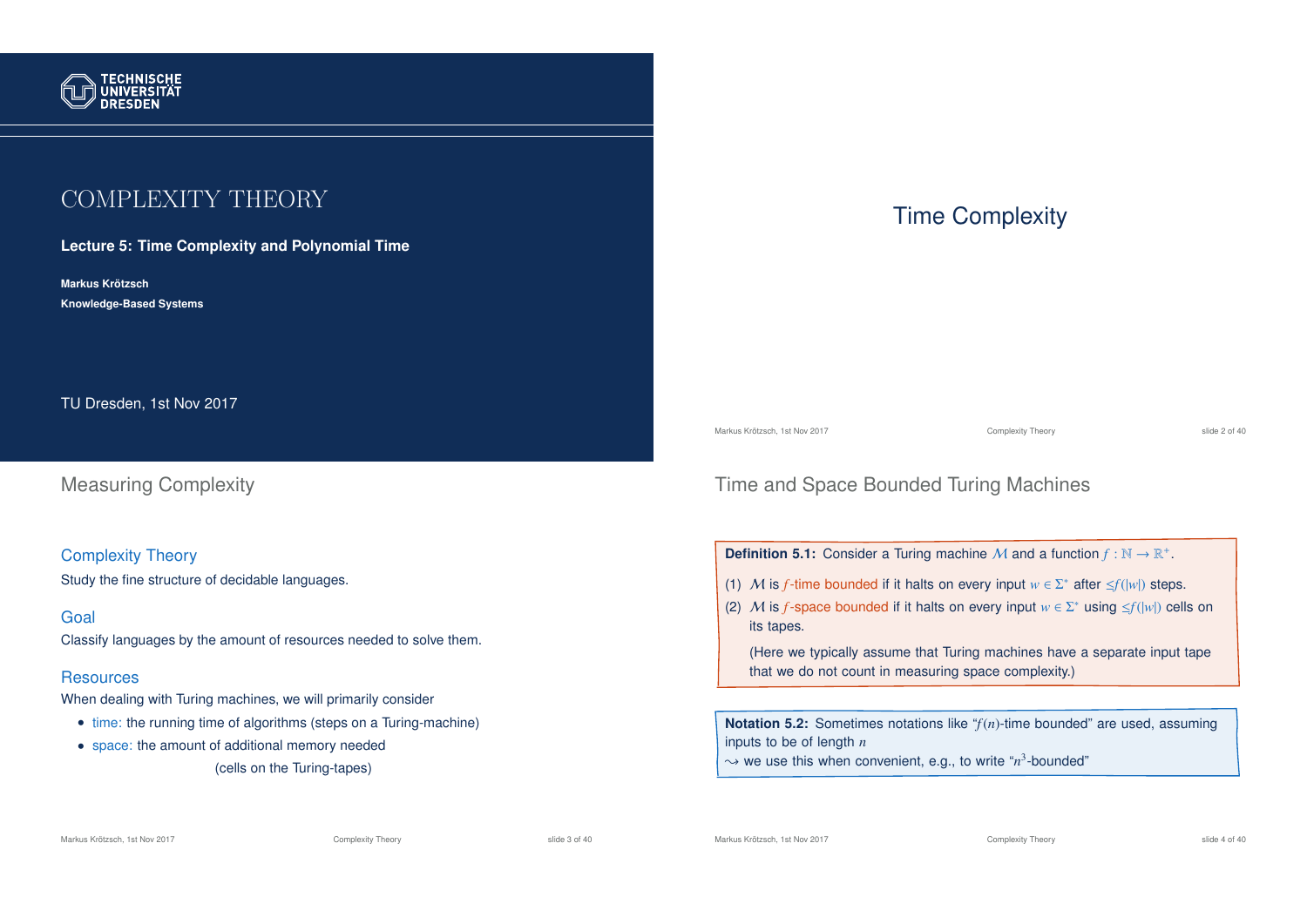### Big-O and Small-o

Algorithms are often judged by their asymptotic complexity, i.e., their behaviour in the limit.

#### We recall and extend the definition from Lecture 1:

**Definition 5.3:** The Big-O notation classifies functions using asymptotic upper bounds:

*f*(*n*) = *O*(*g*(*n*)) iff  $\exists c > 0 \ \exists n_0 \in \mathbb{N} \ \forall n > n_0 : f(n) \le c \cdot g(n)$ 

Then *f* is asymptotically bounded by *g* up to a constant factor.

 $f(n) = o(g(n))$  iff  $\forall c > 0 \exists n_0 \in \mathbb{N} \forall n > n_0 : f(n) \leq c \cdot g(n)$ 

Then *f* is asymptotically dominated by *g*.

Markus Krötzsch, 1st Nov 2017 Complexity Theory slide 5 of 40

### Relaxed Time and Space Bounds

#### We can use Big-O notation to generalise bounded TMs:

- **Definition 5.5:** A Turing machine M is
- (1)  $O(g(n))$ -time bounded if it is *f*-time bounded for some *f* with  $f(n) = O(g(n))$
- (2)  $O(g(n))$ -space bounded if it is *f*-space bounded for some *f* with  $f(n) = O(g(n))$

**Notation 5.6:** We generally allow the use of  $O(g(n))$  in place of a function  $f(n)$ with analogous meaning.

### Relatives of the *O* Notation

There are a number of further asymptotic notations besides Big-O and small-o. Their essence and underlying intuition is as follows:

| Notation          | $C = \lim_{n \to \infty} \frac{f(n)}{g(n)}$ | Intuition               |
|-------------------|---------------------------------------------|-------------------------|
| $f\in O(g)$       | $C < \infty$                                | "' $f \leq g$ "'        |
| $f \in \Omega(g)$ | C > 0                                       | "' $f \ge g$ "'         |
| $f \in \Theta(g)$ | $0 < C < \infty$                            | "' $f = g^{\mathbf{m}}$ |
| $f \in o(g)$      | ${\cal C}=0$                                | " $f < g$ "             |
| $f \in \omega(g)$ | $C = \infty$                                | "' $f > g$ "'           |

Markus Krötzsch, 1st Nov 2017 **Complexity Theory** Complexity Theory slide 6 of 40

### Deterministic Complexity Classes

Bounding TMs is the basis for both complexity theory and for studies of algorithmic complexity.

- **Definition 5.7:** Let  $f : \mathbb{N} \to \mathbb{R}^+$  be a function.
- (1) DTime( $f(n)$ ) is the class of all languages **L** for which there is an  $O(f(n))$ -time bounded Turing machine deciding **L**.
- (2) DSpace( $f(n)$ ) is the class of all languages **L** for which there is an *O*(*f*(*n*))-space bounded Turing machine deciding **L**.

**Notation 5.8:** Sometimes Time( $f(n)$ ) is used instead of DTime( $f(n)$ ).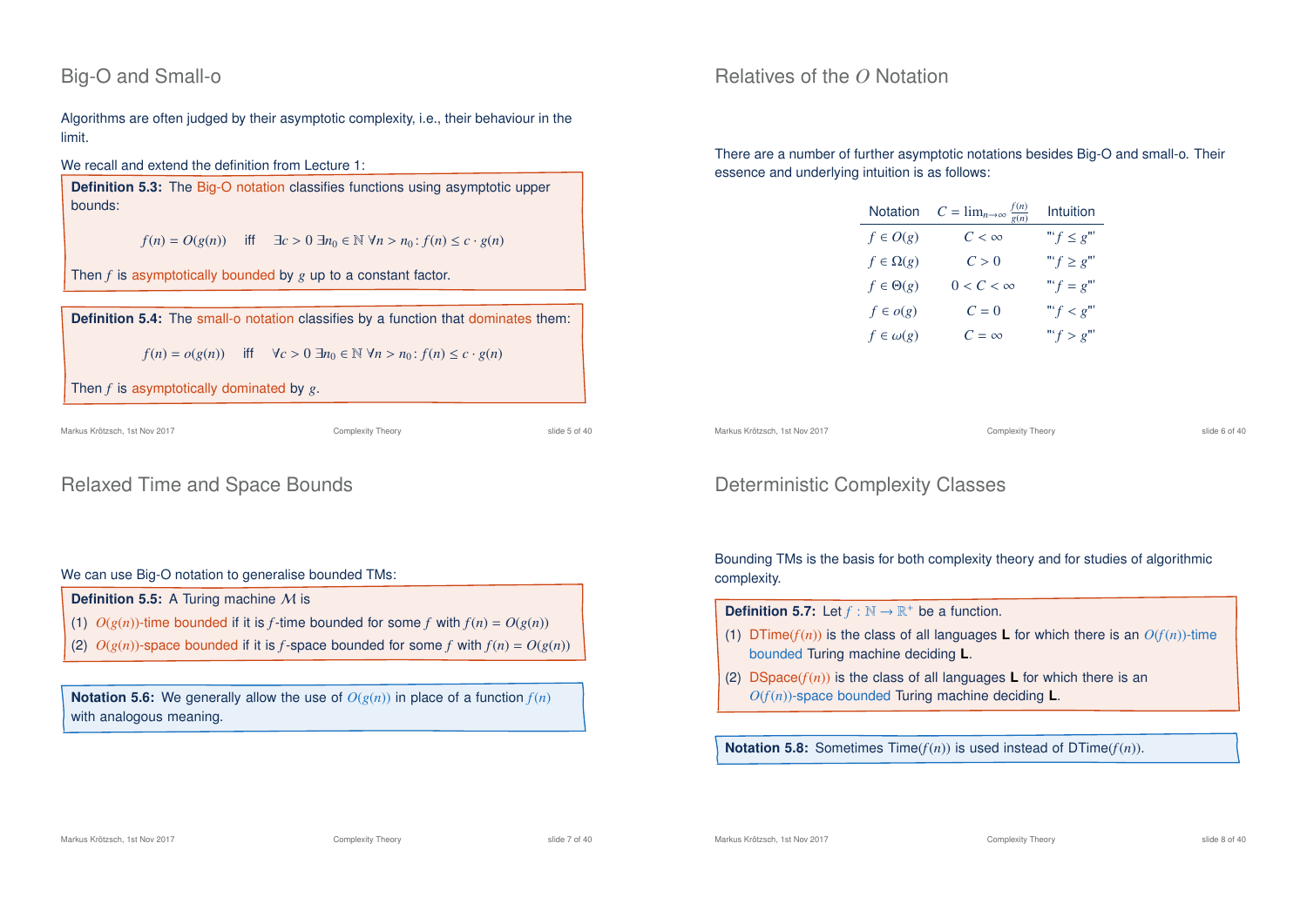### Is Complexity Theory Impossible in Practice?

The classes DTIME(*f*) and DSPACE(*f*) depend on

- details of the computational model
- details of the input encoding
- details of the implementation

An exact specification of such bounds is often extremely hard.



### Time Complexity Classes



#### **Note:** Complexity classes are classes of languages.

**Observation:** The following relationships are clear from the definition:



### Defining Complexity Classes

Solution: Make complexity classes big enough to hide such details.



### A Hierarchy of Complexity Classes?

#### Many fundamental questions arise:

- Can we always solve more problems if we have more resources?
- If not, how much more resources do we need to be able to solve strictly more problems?
- How do the complexity classes relate to each other?
- Are there any tools by which we can show that a problem is in any of these classes but not in another?
	- $\rightarrow$  discussed in future lectures
- How do we classify "efficient" in terms of complexity classes?

 $\sim$  coming up next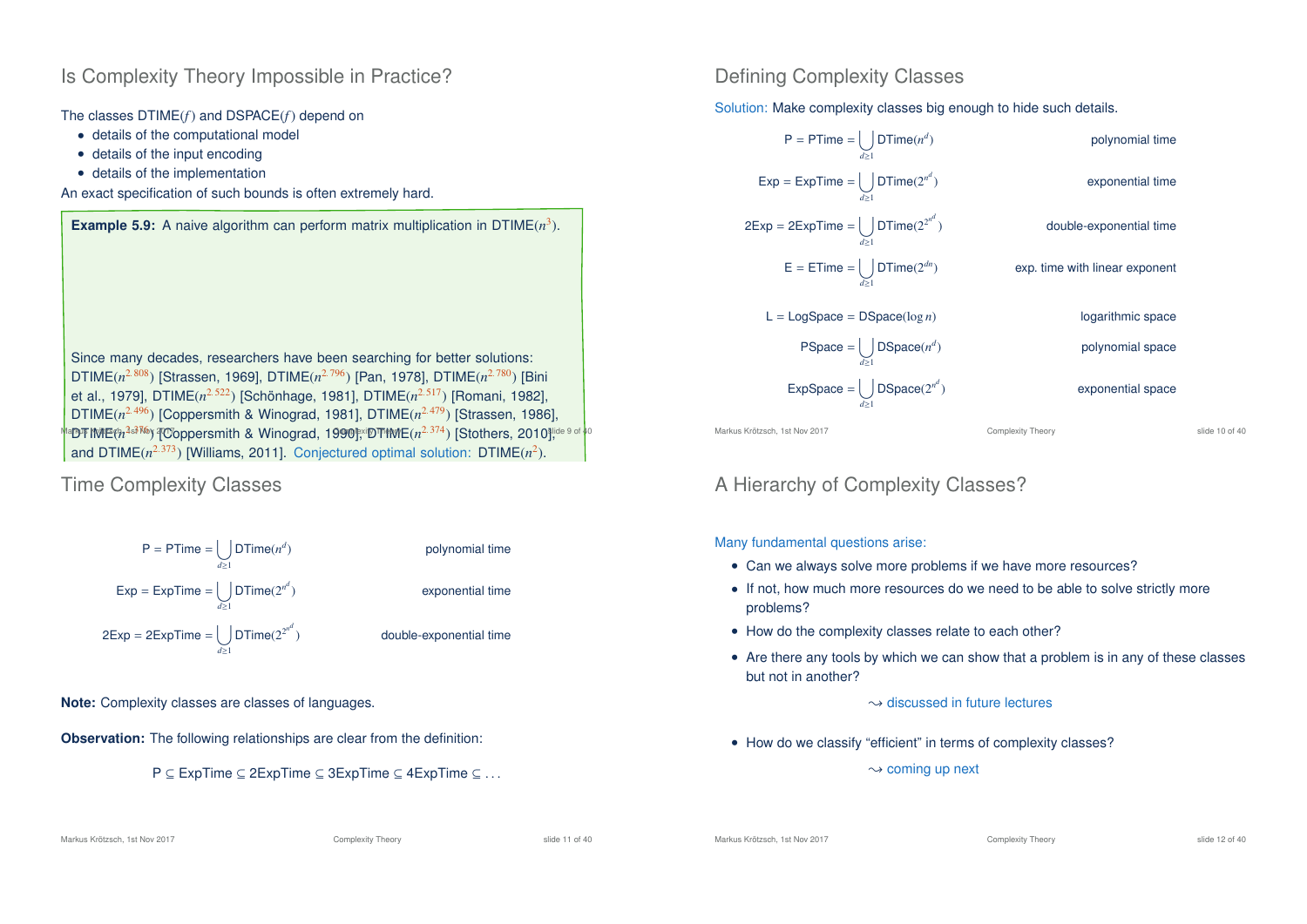### Different Definitions of Complexity Classes?

How is complexity affected by the chosen model of computation?

- Is DTime(*f*) the same for multi-tape TMs?
- And how about non-deterministic TMs?
- Or TMs with a two-way infinite tape?
- Or random access machines?
- $\bullet$  . . .

Many complexity classes are robust against many such variations  $\sim$  coming up next

# Polynomial Time

| Markus Krötzsch, 1st Nov 2017 | Complexity Theory | slide 14 of 40 |
|-------------------------------|-------------------|----------------|

### Polynomial Time

#### An "intuitive" definition of "efficient":

- Any linear time computation is "efficient".
- Any program that
	- performs "efficient" operations (e.g. linear number of iterations) and

Markus Krötzsch, 1st Nov 2017 Complexity Theory slide 13 of 40

- only uses "efficient" subprograms
- is "efficient".

This turns out to be equivalent to PTime.

$$
\mathsf{PTime} := \bigcup_{d \geq 1} \mathsf{DTime}(n^d)
$$

PTime serves as a mathematical model of "efficient" computation.

### Robustness of the Definition

If PTime is to be the mathematical model of efficient computation, it should not depend on

- the exact computation-model we are using,
- or how we encode the input (within reason).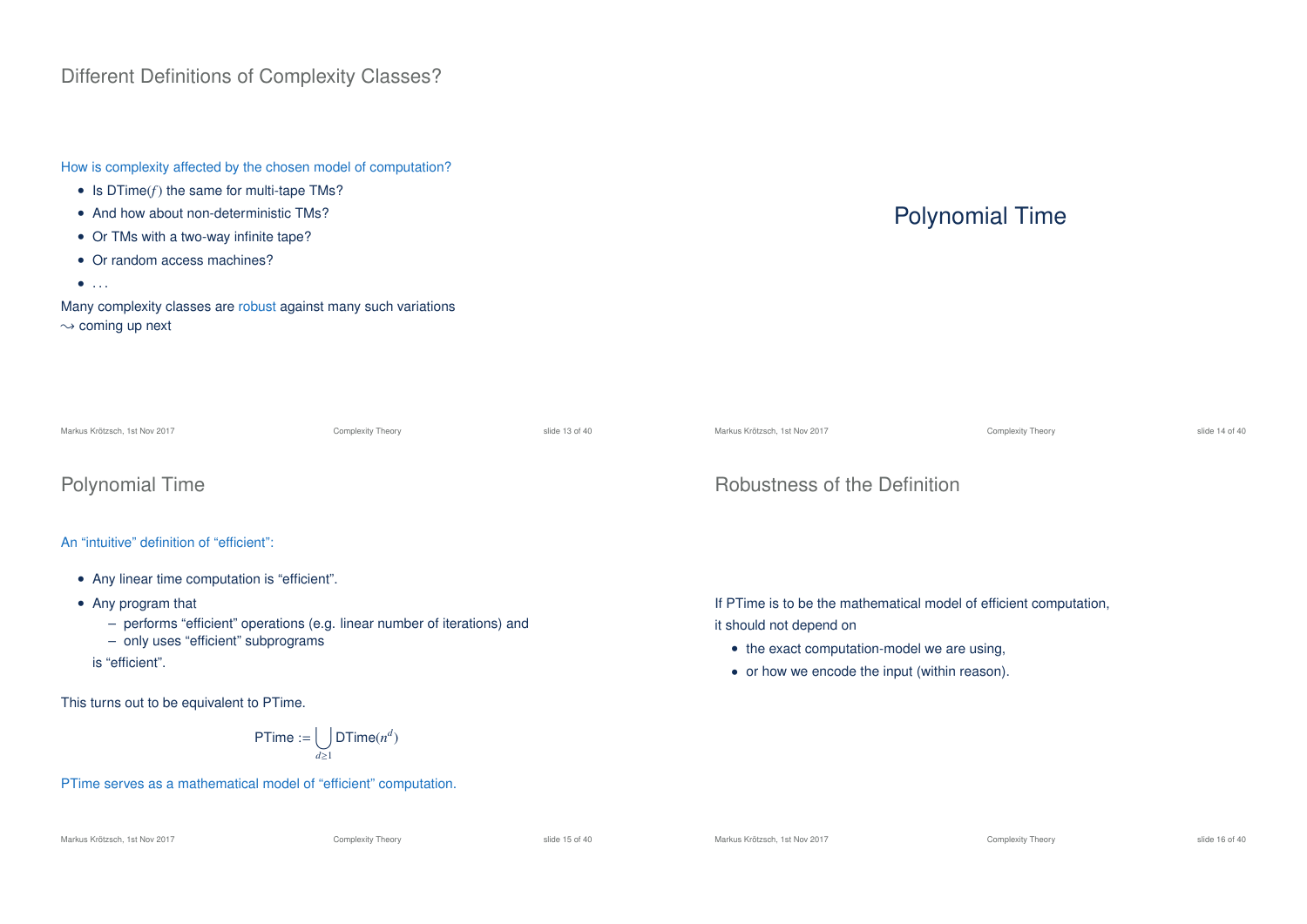### Multi-Tape Turing Machines

**Theorem 5.10 (Sipser, Theorem 7.8):** Consider a function *f* with  $f(n) \ge n$ . Then, for every  $f(n)$ -time bounded *k*-tape Turing machine  $(k > 1)$ , there is an equivalent  $O(f^2(n))$ -time bounded single-tape Turing machine.

**Proof:** Simulate a multi-tape TM with a single-tape TM as shown in Lecture 2:



Markus Krötzsch, 1st Nov 2017 Complexity Theory slide 17 of 40

### P is Robust for Multi-Tape TMs

#### Let  $DTime<sub>k</sub>(f(n))$  denote "DTime( $f(n)$ ) for a *k*-tape TM".



**Proof:** The inclusion ⊂ is clear. The inclusion ⊇ follows from the previous Theorem 5.10.

### Multi-Tape Turing Machines

**Theorem 5.10 (Sipser, Theorem 7.8):** Consider a function *f* with  $f(n) \ge n$ . Then, for every  $f(n)$ -time bounded *k*-tape Turing machine ( $k > 1$ ), there is an equivalent  $O(f^2(n))$ -time bounded single-tape Turing machine.

**Proof (cont.):** Then analyse how long this simulation really takes:

- Observation: the tapes can never have more than *f*(*n*) symbols on them
- The simulation scans the whole tape once to find out what to do:  $O(f(n))$  steps
- Then it updates the tapes whole tape in one pass:  $O(f(n))$  steps
- Sometimes the whole tape is shifted to make space: at most  $k$  times  $O(f(n))$  steps
- Overall: one step is simulated in  $O(f(n))$  steps
- Simulating  $f(n)$  such steps takes  $f(n) \cdot O(f(n)) = O(f^2(n))$  steps
- Tape initialisation takes another  $O(f(n))$  (irrelevant)

Total simulation possible in  $O(f^2)$ 

Markus Krötzsch, 1st Nov 2017 **Complexity Theory** Complexity Theory slide 18 of 40

(*n*)).

### Robustness Against Other Models of Computation

#### P is robust against further models of computation:

- (1) We can simulate *f*(*n*) steps of a two-way infinite *k*-tape Turing-machine with an equivalent standard *k*-tape TM in *O*(*f*(*n*)) steps.
- (2) We can simulate  $f(n)$  steps of a RAM-machine with a 3-tape TM in  $O(f^3(n))$  steps. Vice-versa in  $O(f(n))$  steps.

#### Consequences:

- PTime is the same for all these models (unlike linear time)
- The exponential time complexity classes are as robust as P

#### How about non-deterministic TMs?

It is unknown if PTime is robust against this, but most think it is not  $\rightarrow$  see next lectures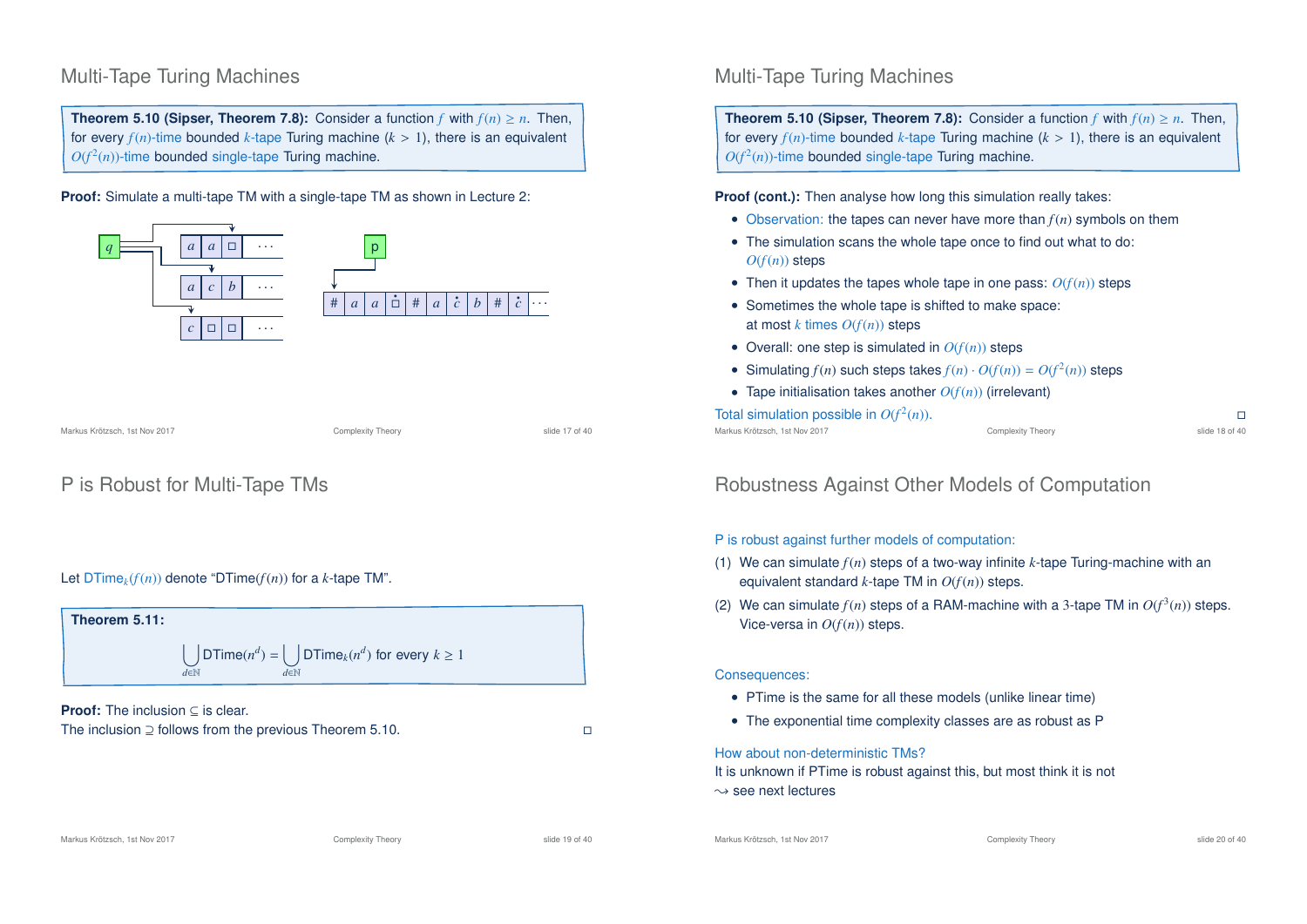### Linear Speed-Up

The Big-O notation in DTime hides arbitrary linear factors. Is it justified to rely on this for defining P?

Yes, it turns out that we can make multi-tape TMs "arbitrarily fast":

**Theorem 5.12 (Linear Speed-Up Theorem):** Consider an *f*(*n*)-time bounded *k*tape Turing machine  $M = (Q, \Sigma, \Gamma, \delta, q_0, q_{\text{accept}}, q_{\text{reject}})$  with  $k > 1$ .

Then, for every constant  $c > 0$ , there is a  $(\frac{1}{c} \cdot f(n) + n + 2)$ -time bounded *k*-tape TM  $\mathcal{M}' = (Q', \Sigma, \Gamma', \delta', q_0', q_{\mathsf{accept}}', q_{\mathsf{reject}}')$  that accepts the same language.

Markus Krötzsch, 1st Nov 2017 Complexity Theory slide 21 of 40

Different Encodings

#### Some simple observations:

- (1) For any  $n \in \mathbb{N}$ , the length of the encoding of *n* in base  $b_1$  and base  $b_2$  are related by a constant factor, for all  $b_1, b_2 > 2$ .
- (2) For any graph *G*, the length of its encoding as an
	- adjacency matrix
	- list of nodes + list of edges
	- adjacency list
	- $-$  . . .

are all polynomially related.

#### Consequence:

PTime is the same for all these encodings (unlike linear time).

### Linear Speed-Up (Proof)

**Proof (sketch):** Let  $\Gamma' := \Sigma \cup \Gamma^m$  where  $m := \lceil 6c \rceil$ . We construct  $\mathcal{M}'$  as follows:

#### Step 1: Compress M's input.

Copy the input to tape 2, compressing *m* symbols into one (i.e., each symbol corresponds to an *m*-tuple from Γ *<sup>m</sup>*). This takes *n* + 2 steps.

#### Step 2: Simulate M's computation, *m* steps at once.

- (1) Read (in 4 steps) symbols to the left, right and the current position and "store" in  $Q'$ , using  $|Q \times \{1, ..., m\}^k \times \Gamma^{3mk}|$  extra states.
- (2) Simulate (in 2 steps) the next *m* steps of M (as M can only modify the current position and one of its neighbours)
- (3)  $M'$  accepts (rejects) if M accepts (rejects)
- For further details see Papadimitriou, Theorem 2.2.

Markus Krötzsch, 1st Nov 2017 **Complexity Theory** Complexity Theory slide 22 of 40

### PTime = tractable?

The class Ptime is a reasonable mathematical model of the class of problems which are tractable or solvable in practice.

However: This correspondence is not exact.

- When the degree of polynomials is very high, the time grows so quickly that in practice the problem is not solvable.
- The constants may also be very large

And yet: For many concrete PTime-problems arising in practice, algorithms with moderate exponents and constants have been found.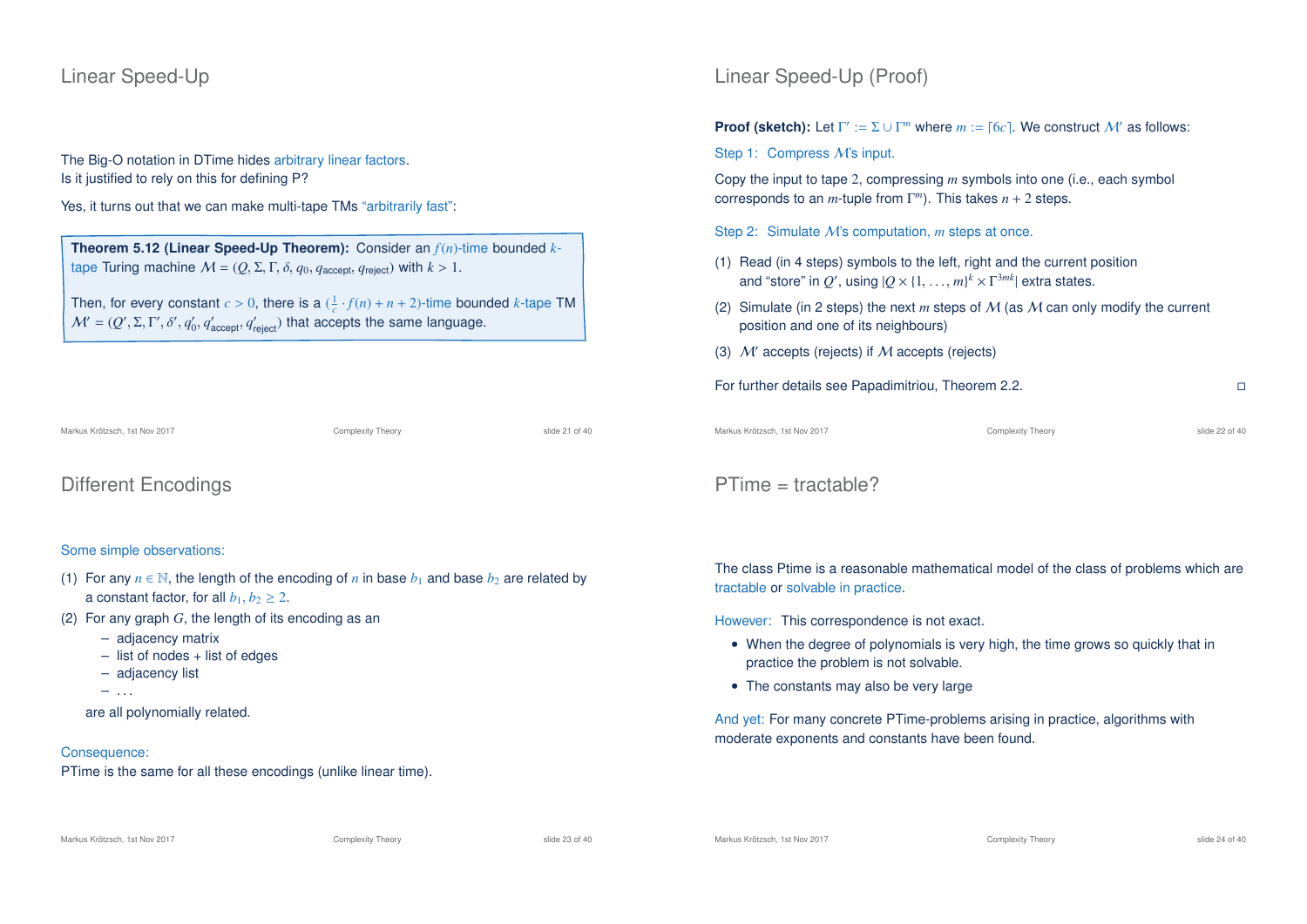### Growth Rate of Some Functions



### Proving a Problem is in PTime

#### • The most direct way to show that a problem is in PTime is to exhibit a polynomial time algorithm that solves it.

- Even a naive polynomial-time algorithm often provides a good insight into how the problem can be solved efficiently.
- Because of robustness, we do not generally need to specify all the details of the machine model or the encoding.
	- $\rightarrow$  pseudo-code is sufficient

### Problems in P

Markus Krötzsch, 1st Nov 2017 Complexity Theory slide 26 of 40

### Example: Satisfiability

Some of the most important problems concern logical formulae

**Definition 5.13 (Propositional Logic Syntax):** Formulae of propositional logic are built up inductively

- (Propositional) Variables: *X<sup>i</sup> i* ∈ N
- Boolean connectives: If  $\varphi, \psi$  are propositional formulae then so are
	- $(\psi \vee \varphi)$
	- $(\psi \wedge \varphi)$
	- $\neg \varphi$

**Example 5.14:** The following is a propositional logic formula:

(*X*<sup>1</sup> ∨ *X*<sup>2</sup> ∨ ¬*X*5) ∧ (¬*X*<sup>2</sup> ∨ ¬*X*<sup>4</sup> ∨ ¬*X*5) ∧ (*X*<sup>2</sup> ∨ *X*<sup>3</sup> ∨ *X*4)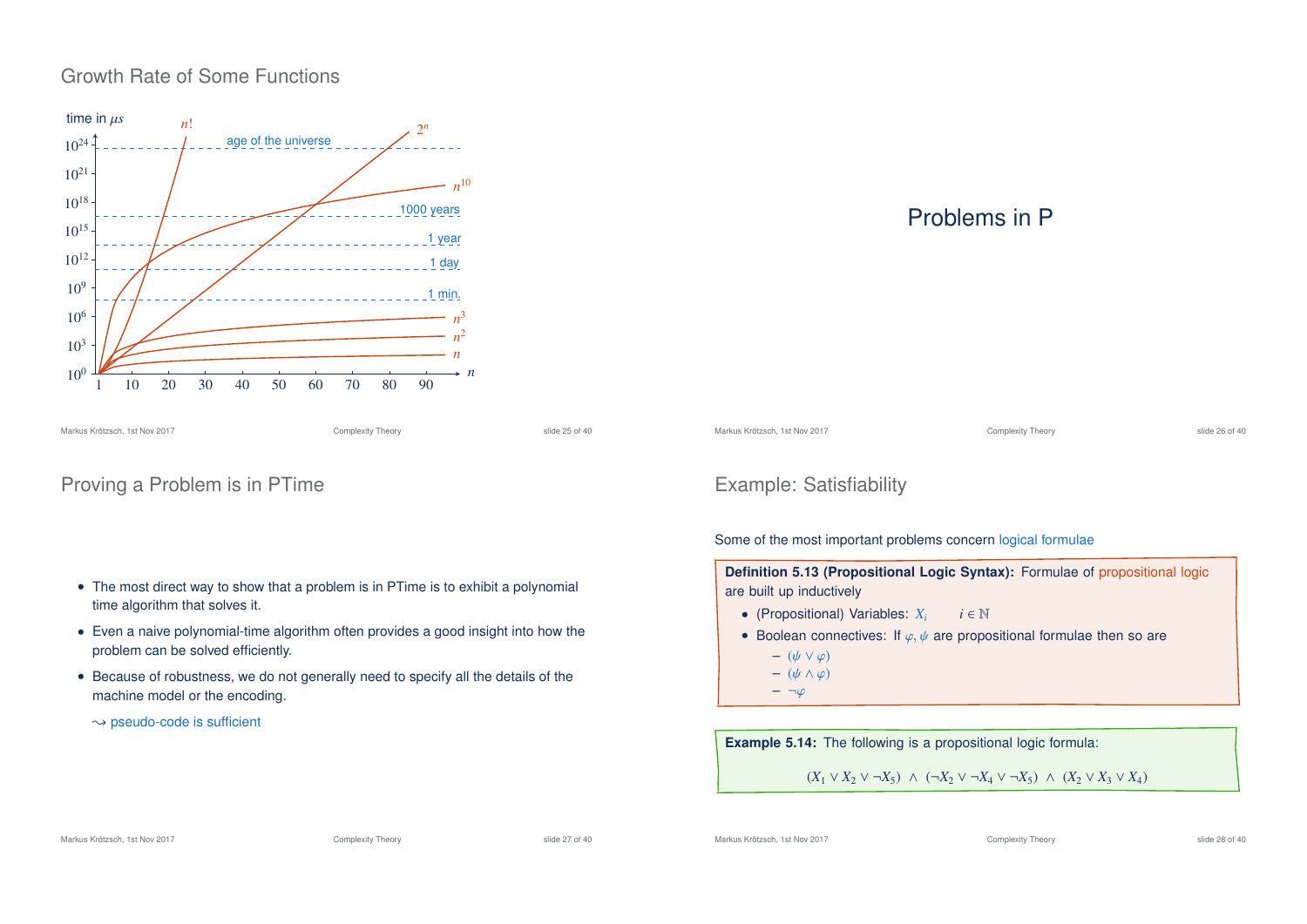### Conjunctive Normal Form

**Definition 5.15 (Conjunctive Normal Form):** A propositional logic formula  $\varphi$  is in conjunctive normal form (CNF) if

 $\varphi = C_1 \wedge \cdots \wedge C_m$ 

where each  $C_i$  is a clause, that is, a disjunction of literals

 $C_i = (L_i \vee \cdots \vee L_i)$ 

and a literal is a variable  $X_i$  or a negation  $\neg X_i$  thereof.

A CNF ϕ is in *k*-CNF is it has at most *k* literals per clause.

**Example 5.16:** The following formula is in 3-CNF:

 $(X_1 \vee X_2 \vee \neg X_5)$  ∧  $(\neg X_2 \vee \neg X_4 \vee \neg X_5)$  ∧  $(X_2 \vee X_3 \vee X_4)$ 

Markus Krötzsch, 1st Nov 2017 Complexity Theory slide 29 of 40

### The Satisfiability Problem

Related to propositional formulae, the following two problems are the most important:

**S**at Input: Propositional formula  $\varphi$  in CNF Problem: Is  $\varphi$  satisfiable?

*k***-S**at Input: Propositional formula  $\varphi$  in *k*-CNF Problem: Is  $\varphi$  satisfiable?

# • one negated variable to which  $\beta$  assigns 0.

#### **Example 5.18:** The formula

Propositional Logic Semantics

ables of  $\varphi$  so that every clause contains at least • one variable to which  $\beta$  assigns 1, or

 $(X_1 \vee X_2 \vee \neg X_5)$  ∧  $(\neg X_2 \vee \neg X_4 \vee \neg X_5)$  ∧  $(X_2 \vee X_3 \vee X_4)$ 

**Definition 5.17:** A formula  $\varphi$  is satisfiable if it is satisfied by an assignment that maps each variable in  $\varphi$  to either 0 or 1 (and recursively defined for larger fomulae

Specifically: A formula in CNF is satisfiable if there is an assignment  $\beta$  for vari-

is satisfied by  ${X_1 \mapsto 1, X_2 \mapsto 0, X_3 \mapsto 1, X_4 \mapsto 0, X_5 \mapsto 1}.$ 

Markus Krötzsch, 1st Nov 2017 Complexity Theory slide 30 of 40

as usual).

### 2-Sat is Polynomial

#### **Theorem 5.19:** 2-Sat ∈ PTime.

**Proof:** The following algorithm solves the problem in polynomial time.

**Main:** Input Γ in CNF  $bcp(\Gamma)$ **if** conflict **return** UNSAT **while**  $\Gamma \neq \emptyset$  **do** choose var. *X* from Γ set  $\Gamma':=\Gamma$ assign( $\Gamma$ ,  $X$ , 1)  $bcp(\Gamma)$ **if** conflict  $\Gamma := \Gamma'$  $\text{assignment}(\Gamma, X, 0)$ bcp(Γ) **if** conflict **return** UNSAT

**bcp**(Γ) (boolean constraint propagation) **while** Γ contains unit-clause *C* **do if**  $C = \{X\}$  assign( $\Gamma, X, 1$ )<br>**if**  $C = \{\neg X\}$  assign( $\Gamma, X, 0$ )  $\text{assign}(\Gamma, X, 0)$ **if** Γ contains empty clause **return** conflict

#### **assign**( $\Gamma$ ,  $X$ ,  $c$ ) **if**  $c = 1$

remove from Γ all clauses *C* with *X* ∈ *C* remove  $\neg X$  from all remaining clauses **if**  $c = 0$ remove from Γ all clauses *C* with ¬*X* ∈ *C* remove *X* from all remaining clauses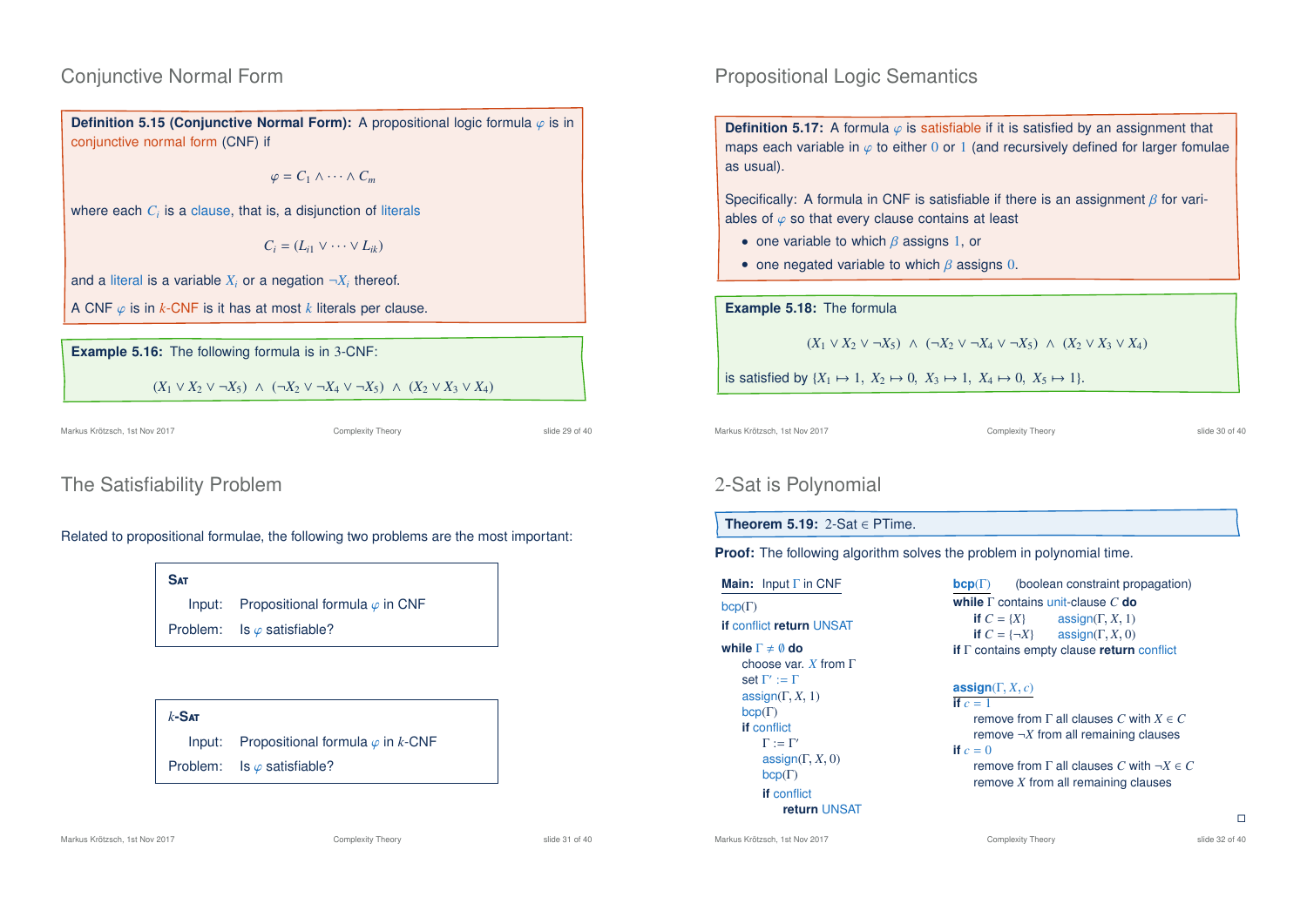#### Polynomial-Time Reductions

#### As for decidability we can use reductions to show membership in PTime.

**Definition 5.20:** A language **L<sup>1</sup>** ⊆ Σ ∗ is polynomially many-one reducible to **L<sup>2</sup>** ⊆ Σ ∗ , denoted **L<sup>1</sup>** ≤*<sup>p</sup>* **L2**, if there is a polynomial-time computable function *f* such that for all  $w \in \Sigma^*$  $w \in L_1$  if and only if  $f(w) \in L_2$ .

| <b>Theorem 5.21:</b> If $\mathcal{L}_1 \leq p \mathcal{L}_2$ and $\mathcal{L}_2 \in \mathsf{PTime}$ then $\mathcal{L}_1 \in \mathsf{PTime}$ . |  |
|-----------------------------------------------------------------------------------------------------------------------------------------------|--|
| <b>Proof:</b> The sum and composition of polynomials is a polynomial.                                                                         |  |

Markus Krötzsch, 1st Nov 2017 Complexity Theory slide 33 of 40

### Example: Colourability

**Definition 5.23 (Vertex Colouring):** A vertex colouring of *G* with *k* colours is a function

 $c: V(G) \longrightarrow \{1, \ldots, k\}$ 

such that adjacent nodes have different colours, that is:

{*u*, *v*} ∈ *E*(*G*) implies  $c(u) ≠ c(v)$ 

#### *k***-C**olouring

Input: Graph  $G, k \in \mathbb{N}$ Problem: Does *G* have a vertex colouring with *k* colours?

#### For  $k = 2$  this is the same as **BIPARTITE.**

Markus Krötzsch, 1st Nov 2017 **Complexity Theory** Complexity Theory slide 35 of 40

Markus Krötzsch, 1st Nov 2017 **Complexity Theory** Complexity Theory slide 36 of 40

### Reductions in PTime

All non-trivial members of PTime can be reduced to each other:

**Theorem 5.22:** If **B** is any language in P,  $\mathbf{B} \neq \emptyset$ , and  $\mathbf{B} \neq \Sigma^*$ , then  $\mathbf{A} \leq_p \mathbf{B}$  for any **A** ∈ P.

**Proof:** Choose  $w \in \mathbf{B}$  and  $w' \notin \mathbf{B}$ .

Define the function *f* by setting

$$
f(x) := \begin{cases} w & \text{if } x \in \mathbf{A} \\ w' & \text{if } x \notin \mathbf{A} \end{cases}
$$

Since **A** ∈ P, this function *f* is computable in polynomial time, and it is a reduction from **A** to **B**.  $\Box$ **A** to **B**.

Markus Krötzsch, 1st Nov 2017 Complexity Theory slide 34 of 40

### Reducing 2-Colourability to 2-Sat

**Theorem 5.24:** 2**-C**olourability ≤*<sup>p</sup>* 2**-S**at, and therefore 2**-C**olourability ∈ P.

**Proof:** We define a reduction as follows: Given graph G

- For each vertex  $v \in V(G)$  of the graph introduce new variable  $X_v$
- For each  $\{u, v\} \in E(G)$  add clauses  $(X_u \vee X_v)$  and  $(\neg X_u \vee \neg X_v)$

This is obviously computable in polynomial time.

We check that it is a reduction:

- If *G* is 2-colourable, use colouring to assign truth values. (One colour is true, the other false)
- If the formula is satisfiable, the truth assignment defines valid 2-colouring. For every edge  $\{u, v\} \in E(G)$ , one variable  $X_u, X_v$  must be set to true, the other to false.